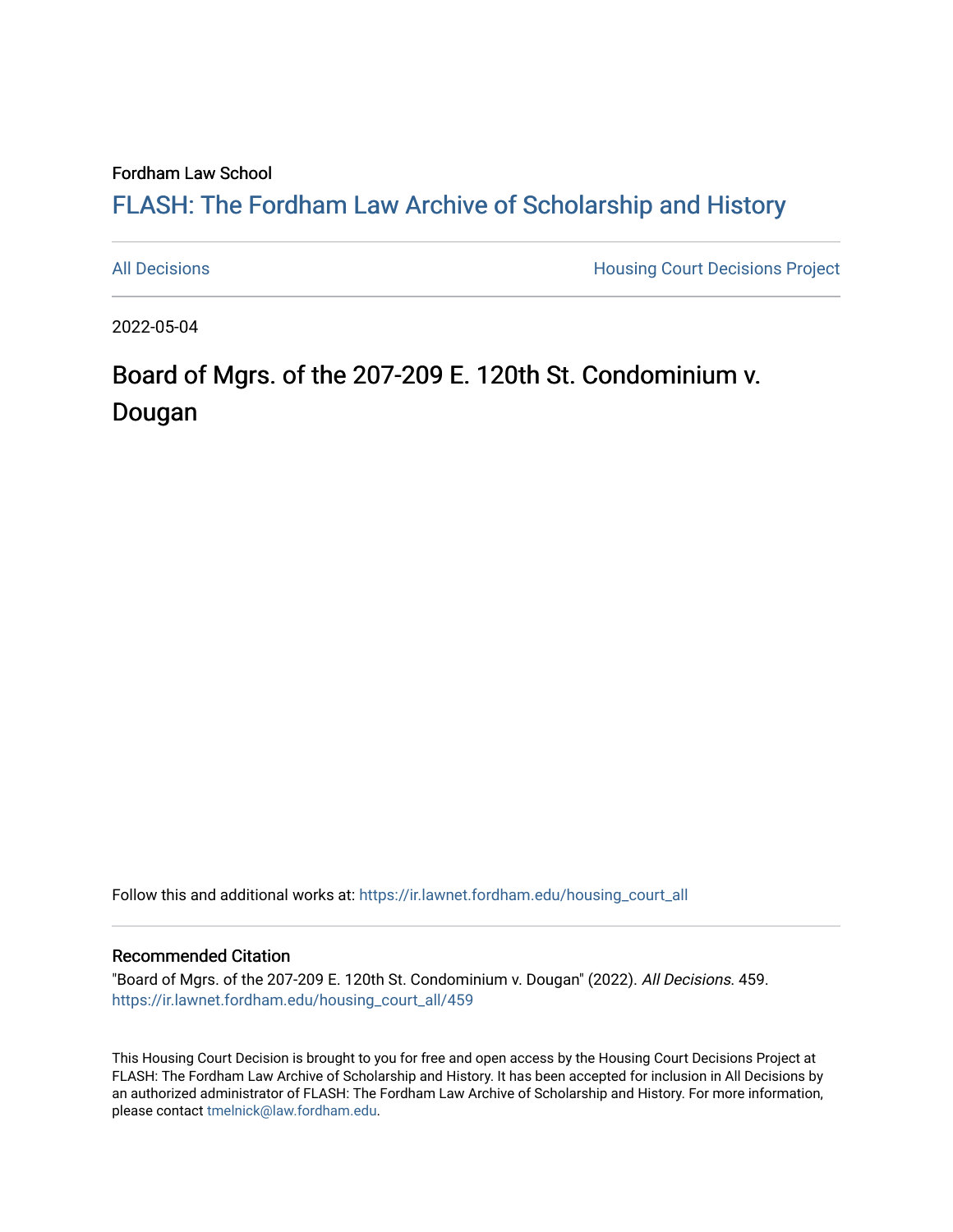## **Board of Mgrs. of the 207-209 E. 120th St. Condominium v Dougan**

2022 NY Slip Op 31491(U)

May 4, 2022

Supreme Court, New York County

Docket Number: Index No. 159009/2020

Judge: Margaret Chan

Cases posted with a "30000" identifier, i.e., 2013 NY Slip Op 30001(U), are republished from various New York State and local government sources, including the New York State Unified Court System's eCourts Service.

This opinion is uncorrected and not selected for official publication.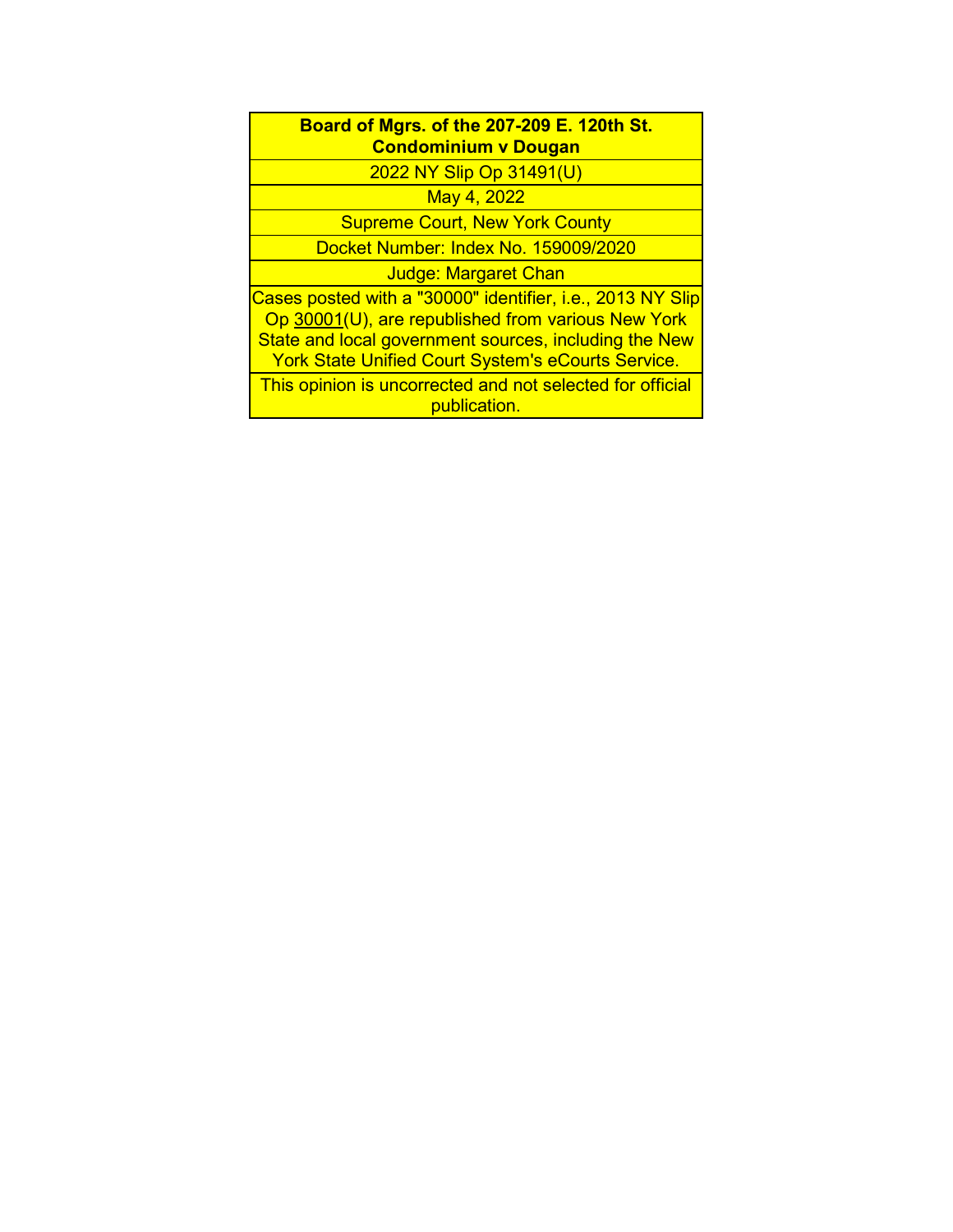## SUPREME COURT OF THE STATE OF NEW YORK NEW YORK COUNTY

| <b>PRESENT:</b>                                                              | <b>HON. MARGARET CHAN</b>                                                                     | <b>PART</b>                                 | 49M         |
|------------------------------------------------------------------------------|-----------------------------------------------------------------------------------------------|---------------------------------------------|-------------|
|                                                                              | Justice                                                                                       |                                             |             |
|                                                                              |                                                                                               | <b>INDEX NO.</b>                            | 159009/2020 |
| THE BOARD OF MANAGERS OF THE 207-209 EAST<br><b>120TH STREET CONDOMINIUM</b> |                                                                                               | <b>MOTION DATE</b>                          | 03/15/2022  |
|                                                                              | Plaintiff.                                                                                    | <b>MOTION SEQ. NO.</b>                      | 006         |
|                                                                              | - v -                                                                                         |                                             |             |
| <b>KWAME DOUGAN,</b>                                                         |                                                                                               | <b>DECISION + ORDER ON</b><br><b>MOTION</b> |             |
|                                                                              | Defendant.                                                                                    |                                             |             |
|                                                                              |                                                                                               |                                             |             |
|                                                                              | The following e-filed documents, listed by NYSCEF document number (Motion 006) 94, 95, 96, 97 |                                             |             |

were read on this motion to/for **JUDGMENT** - DEFAULT

In this action plaintiff Board of Managers of the Condominium (the Board) alleges that defendant Kwame Dougan, the fee owner of Unit IF (the Unit) at the condominium at 207·209 East 120th Street (the Condominium) wrongfully used the Unit as a short·term rental such as an Airbnb, moves to renew its motion for a default judgment with regard to its sixth cause of action for costs and expenses of this action, including reasonable attorney's fees and disbursements, together with the interest. There is no opposition to the motion.

## Background

This action was commenced on October 23, 2020, when plaintiff filed the verified complaint (NYSCEF # 2) and an order to show cause for a preliminary injunction and a temporary restraining order (TRO) against defendant, alleging that defendant did not use the Unit as his residence but rented it out for short terms as advertised in the Airbnb or similar websites. The complaint contains six causes of action including a claim for injunctive relief seeking to restrain defendant from renting the Unit in violation of the law and the By· Laws and House Rules of the Condominium (collectively, the Governing Documents).

On or about November 4, 2020, this court granted the TRO and scheduled a hearing on the preliminary injunction for December 3, 2020. Defendant appeared by counsel and opposed the motion. Upon the arguments made by both parties, By decision on the record, this court granted the motion and directed settlement of an order (NYSCEF # 35 at 20·21). Plaintiff submitted a proposed order (NYSCEF # 36), and defendant submitted a counterorder (NYSCEF # 37).

159009/2020 BOARD OF MANAGERS OF THE vs. DOUGAN, KWAME LESLIE Motion No. 006

Page 1 of 5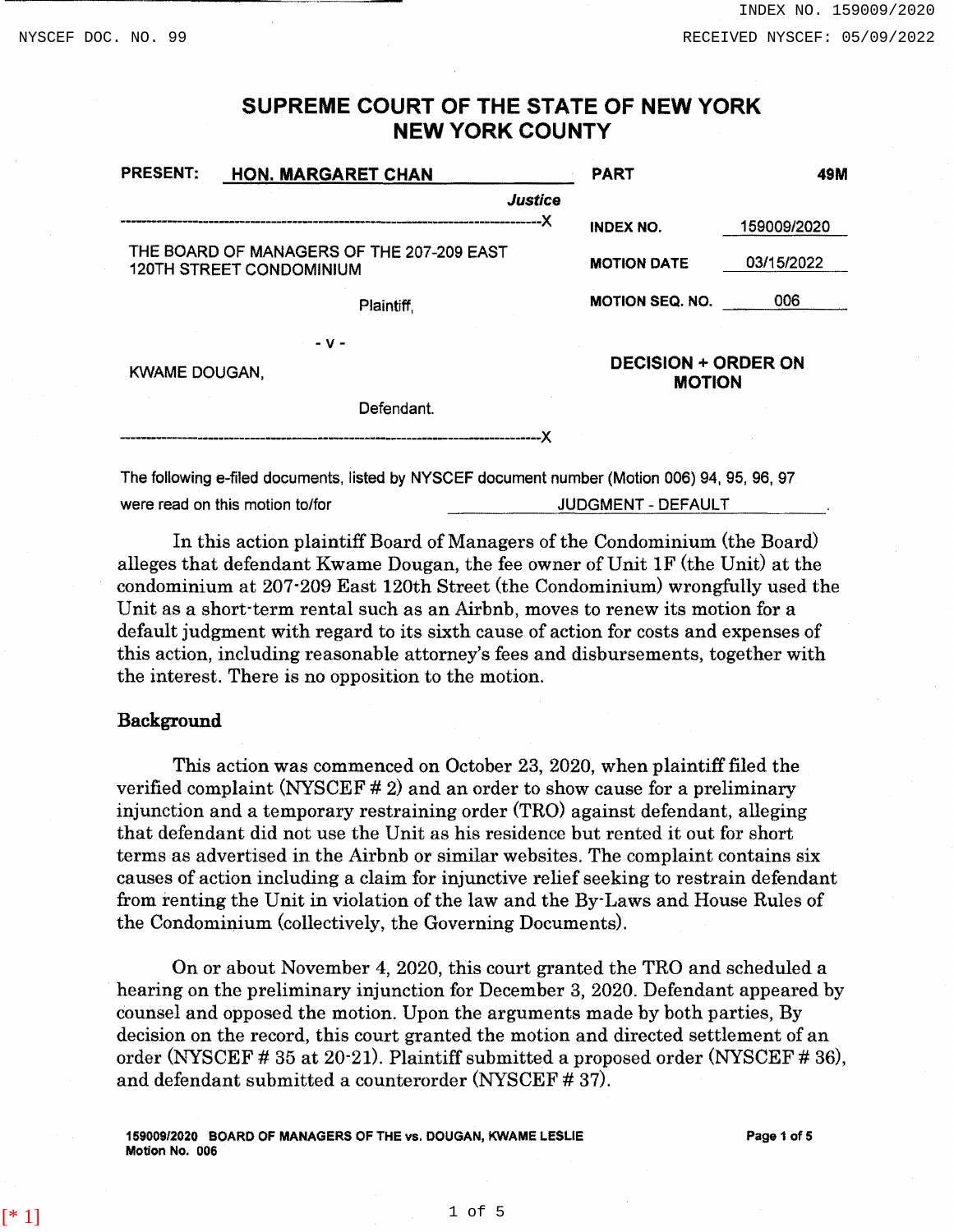By Decision and Order dated February 25, 2021, which was efiled on March 1, 2021 ("February Order'') (NYSCEF # 38), this court granted the Board injunctive relief, and directed Dougan to answer by March 26, 2021. Dougan failed to answer the Complaint and has not responded or sought an extension of the time to answer.

On or about April 14, 2021, the Board moved for a default judgment on all causes of action in the Complaint (NYSCEF #'s 41, 42). By Decision and Order dated July 20, 2021 (NYSCEF # 53), this court granted the Board's motion for a default judgment on the first, second, third, and fourth causes of action but denied the motion with respect to the fifth and sixth causes of action, finding that the Board had not sufficiently demonstrated the merits of those claims. The denial was without prejudice to renewal upon proper proof.

The Board now moves for a renewal of its request for a judgment on default with respect to the sixth cause of action seeking attorney's fees, costs, and expenses incurred in this action. In support of its renewal motion, the Board submits the Affirmation of Joanna C. Peck, Esq., the affidavit of its Treasurer, Thomas Lopez, and an exhibit containing portions of the relevant By-Laws (NYSCEF  $\#s$  95-97). In his affidavit, Lopez avers that he has personal knowledge of the attorney's fees and expenses incurred by the condominium as a result of this action and that the \$37,741.85 incurred in prosecuting his action (NYSCEF #97,  $\parallel$  4). According to Lopez, this amount is exclusive of attorney's fees and expenses previously sought in in the contempt motion and in his November 23, 2021 affidavit relating to violation issued by New York City Department of Buildings with respect to the Unit (NYSCEF  $\#s$  89, 93). A redacted invoice for the amounts sought is annexed to Lopez's affidavit (NYSCEF # 97).

In support of its argument that Dougan is liable for attorney's fees and expenses incurred in this action arising out of his failure to abide by the Governing Documents, the Board relies on the two sections of Article VI of the By-Laws.

Section 10 provides, in relevant part, that:

The violation of any rule or regulation adopted by the Board of Managers, or the breach of any By· Law contained herein, or the breach of any provision of the Declaration, shall give the Board of Managers the right,  $\ldots$ : (a) upon reasonable notice to the Unit Owner, to enter the Unit in which, or as to which, such violation or breach exists and to summarily abate and remove, at the expense of the defaulting Unit Owner, any structure, thing or condition that may exist therein contrary to the intent and meaning of the provisions hereof ... or (b) to enjoin, abate or remedy by appropriate legal proceedings, either at law or in equity, the continuance of any such breach.

15900912020 BOARD OF MANAGERS OF THE vs. DOUGAN, KWAME LESLIE Motion No. 006 Page 2 of 5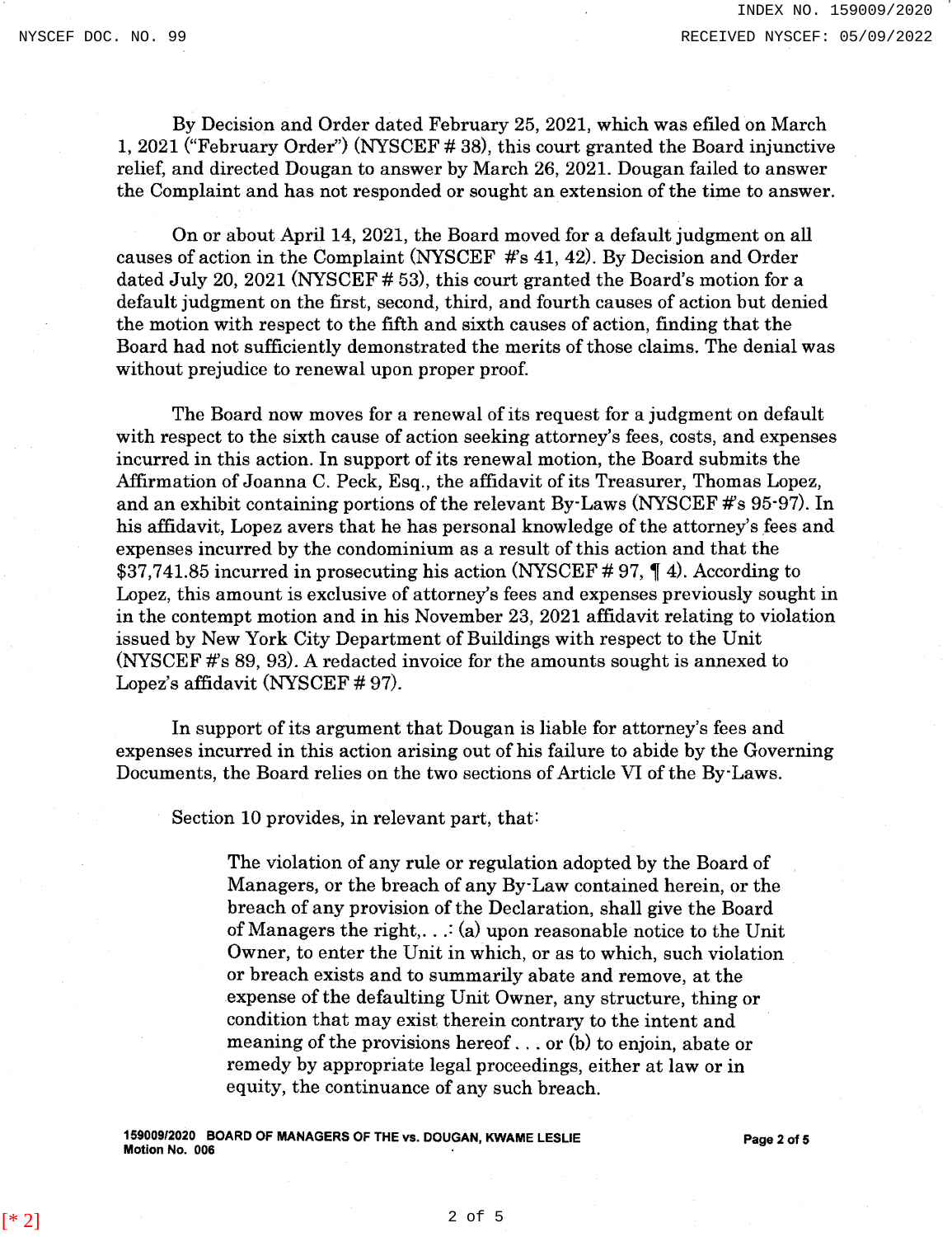## (NYSCEF # 96, at FlS; Article VI, § 10).

Section 12(d) provides that:

No improper, offensive, or unlawful use shall be made of the property or any part thereof, and all valid laws, zoning ordinances and regulations of all governmental bodies having jurisdiction thereof shall be observed. Violations of laws, orders, rules, regulations or requirements of any governmental agency having jurisdiction thereof, relating to any portion of the property, shall be eliminated, by and at the sole expense of the Unit Owners, or the Board of Managers, whichever shall have the obligation to maintain or repair such portion of the property.1

*(id.* at F20, Article VI, § 12[d]).

#### Discussion

In accordance with CPLR  $3215(f)$ , a movant seeking default judgment must submit the following:  $(1)$  proof of service of the summons and complaint or summons with notice; (2) an affidavit of the facts or other proof constituting the claim and the amount due; and (3) an affidavit showing the default in answering or appearing *(Woodson v Mendon Leasing Corp.,* 100 NY2d 62, 70·71 [2003]). Although there is no dispute that the Board has met these prerequisites (regarding proof of service of the Complaint and submission of affidavit showing Dougan's default in answering or otherwise responding), a meritorious claim must be established for a default judgment to be granted. At issue here is whether the merit of the sixth cause of action has been sufficiently established.

"Under the general rule, attorney's fees are incidents of litigation and a prevailing party may not collect them from the loser unless an award is authorized by agreement between the parties, statute or court rule *(Hooper Assocs., Ltd. v AGS Computs., Inc.,* 74 NY2d 487, 491 [1989][internal citations omitted];see *also Hunt v. Sharp,* 85 NY2d 883, 885 [1995] ["[U]nder the 'American rule,' to which [New York] State adheres ... the prevailing litigant ordinarily cannot collect its reasonable attorney's fees from its unsuccessful opponents"]). Moreover, since New York follows the common law rule disfavoring an award of attorney's fees to the

 $[ *3]$  3 of 5

 $1$  Section 12(d) is the fourth subsection of 12 but is erroneously identified in the bylaws as 12(b) (NYSCEF # 96, at F20, at 4). Furthermore, the efiled document included as an exhibit to the motion (NYSCEF # 96) does not include the Section 12 in its entirety. However, the Verified Complaint quotes the entire Section 12 and lists the subsection as 12(d) (NYSCEF  $# 2$ , at 4).

<sup>159009/2020</sup> BOARD OF MANAGERS OF THE vs. DOUGAN, KWAME LESLIE Motion No. 006 Page3 of5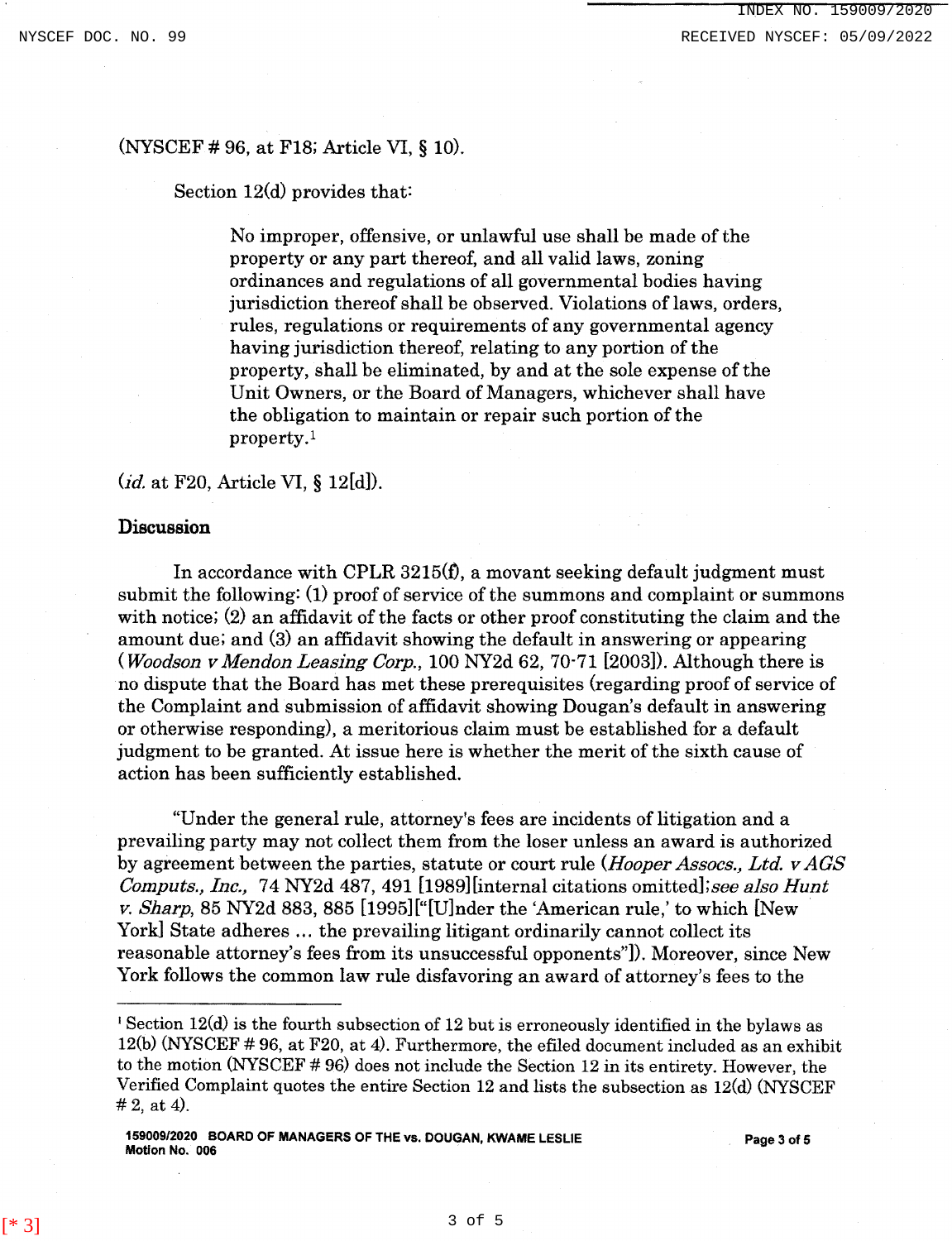prevailing party in litigation, a party's entitlement to attorney's fees should be narrowly construed *(Gottlieb v Kenneth D. Laub* & *Co., Inc.,* 82 NY2d 457, 464 [1993]).

At issue here is whether the provisions relied on by the Board in the Condominium's By-Laws provide a sufficient basis for requiring Dougan to pay the attorney's fees and litigation expenses incurred by the Condominium in this action. In this regard, the court notes that "[t]he bylaws of [a condominium] and its declaration of covenants, restrictions, easements, and liens . . . are contracts [between unit owners and the condominium] and, thus, are governed by the principles of contract interpretation" *(Weiss v Bretton Woods Condo. II,* 151 AD3d 905, 906 [2d Dept 2017][internal citations omitted]; *see also Bd. of Mgrs. of the 28 Cliff St. Condo. v. Maguire,* 191 AD3d 25, 29 [1st Dept 2020 ["The condominium bylaws are in essence, an agreement among all of the individual unit owners .. "] [internal citation and quotation omitted]). Furthermore, bylaws of a condominium which provide for the payment of attorney's fees have been enforced by New York courts *(see Bd. of Mgrs. of the Peregrine Tower Condo. v NYC 2014 LLC,* 194 AD3d 403, 404 [1st Dept 2021]; *Glenridge Mews Condo. v Ka* vi, 96 AD3d 604, 605 [2d Dept 2011]).

At the same time, courts only permit recovery of attorney's fees and expenses arising out of litigation involving condominiums where the right to such recovery is specifically stipulated by the Condominium's bylaws *(Bd. of Mgrs. of the 25th Charles St. Condo. v Seligson,* 126 AD3d 547, 548 [1st Dept 2015] [vacating award of attorney's fees awarded to residential unit owner where bylaws provided for recovery of attorney's fees only by condominium board]; *Bd. of Managers of Fishkill Woods Condo. v Gottlieb,* 184 AD3d 785, 790-91 [2d Dept 2020] [holding that the Board is entitled to attorney's fees solely in connection with the causes of action and counterclaims for recovery of the unpaid fine imposed on the appellants as specifically stipulated in the bylaws]).

Here, the provisions of the Condominium's By-Laws relied on by the Board, do not refer to attorney's fees or expenses, and therefore cannot be said to indicate an intent to require the unit owner pay the Condominium's attorney's fees and other expenses of litigation arising out of breach of the Governing Documents or the violation of governmental laws, rules or regulations. Specifically, in the event of a breach by the unit owner of the Governing Documents, Article VI Section lO(a) of the By-Laws gives the Condominium the right to enter a unit upon reasonable notice and to "summarily abate and remove at the expense of the defaulting Unit Owner the structure, thing or condition'' at issue. However, while this section can be read to require the unit owner to pay the expenses incurred by the Condominium in remedying the condition resulting from the unit owner's breach, such as the cost of removing a structure or eliminating a condition, it evinces no intent to impose liability on the unit owner for attorney's fees and expenses incurred in litigation. As

159009/2020 BOARD OF MANAGERS OF THE vs. DOUGAN, KWAME LESLIE Page 4 of 5<br>Motion No. 006